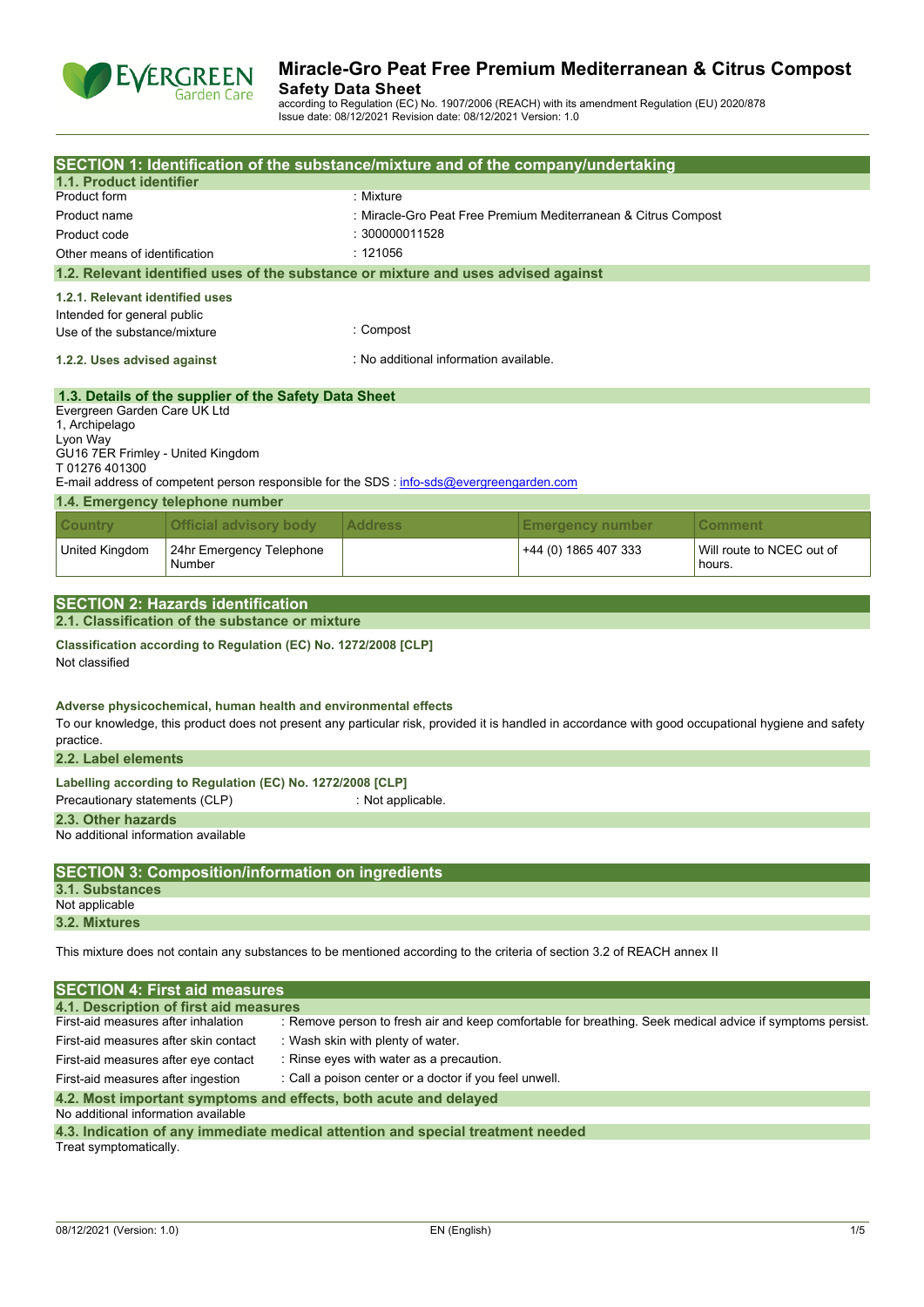## Safety Data Sheet

according to Regulation (EC) No. 1907/2006 (REACH) with its amendment Regulation (EU) 2020/878

| <b>SECTION 5: Firefighting measures</b>                                                 |                                                                                                        |
|-----------------------------------------------------------------------------------------|--------------------------------------------------------------------------------------------------------|
| 5.1. Extinguishing media                                                                |                                                                                                        |
| Suitable extinguishing media                                                            | : Water spray. Dry powder. Foam.                                                                       |
| 5.2. Special hazards arising from the substance or mixture                              |                                                                                                        |
| Hazardous decomposition products in case of fire                                        | : Toxic fumes may be released.                                                                         |
| 5.3. Advice for firefighters<br>Protection during firefighting                          | : Do not attempt to take action without suitable protective equipment. Self-contained                  |
|                                                                                         | breathing apparatus. Complete protective clothing.                                                     |
|                                                                                         |                                                                                                        |
| <b>SECTION 6: Accidental release measures</b>                                           |                                                                                                        |
| 6.1. Personal precautions, protective equipment and emergency procedures                |                                                                                                        |
| 6.1.1. For non-emergency personnel                                                      |                                                                                                        |
| <b>Emergency procedures</b>                                                             | : Ventilate spillage area.                                                                             |
|                                                                                         |                                                                                                        |
| 6.1.2. For emergency responders<br>Protective equipment                                 | : Do not attempt to take action without suitable protective equipment. For further information         |
|                                                                                         | refer to section 8: "Exposure controls/personal protection".                                           |
| <b>6.2. Environmental precautions</b>                                                   |                                                                                                        |
| Avoid release to the environment.                                                       |                                                                                                        |
| 6.3. Methods and material for containment and cleaning up                               |                                                                                                        |
| Methods for cleaning up                                                                 | : Sweep up or mechanically recover the product. Avoid dust formation.                                  |
| Other information                                                                       | : Store labeled containers for disposal. Dispose of materials or solid residues at an authorized site. |
| 6.4. Reference to other sections<br>For further information refer to section 13.        |                                                                                                        |
|                                                                                         |                                                                                                        |
| <b>SECTION 7: Handling and storage</b>                                                  |                                                                                                        |
| 7.1. Precautions for safe handling                                                      |                                                                                                        |
| Precautions for safe handling                                                           | : Ensure good ventilation of the work station. Wear personal protective equipment.                     |
| Hygiene measures                                                                        | : Do not eat, drink or smoke when using this product. Always wash hands after handling the             |
|                                                                                         | product.                                                                                               |
| 7.2. Conditions for safe storage, including any incompatibilities<br>Storage conditions | : Store in a dry, well-ventilated place. Keep cool.                                                    |
| 7.3. Specific end use(s)                                                                |                                                                                                        |
| No additional information available                                                     |                                                                                                        |
|                                                                                         |                                                                                                        |
| <b>SECTION 8: Exposure controls/personal protection</b>                                 |                                                                                                        |
| 8.1. Control parameters                                                                 |                                                                                                        |
| No additional information available                                                     |                                                                                                        |
| 8.2. Exposure controls                                                                  |                                                                                                        |
| Appropriate engineering controls:                                                       |                                                                                                        |
| Ensure good ventilation of the work station.                                            |                                                                                                        |
| Hand protection:                                                                        |                                                                                                        |
| Protective gloves                                                                       |                                                                                                        |
| Eye protection:                                                                         |                                                                                                        |
| Safety glasses                                                                          |                                                                                                        |
| Skin and body protection:                                                               |                                                                                                        |
| Wear suitable protective clothing                                                       |                                                                                                        |
| <b>Respiratory protection:</b>                                                          |                                                                                                        |
| In case of insufficient ventilation, wear suitable respiratory equipment                |                                                                                                        |
| <b>Environmental exposure controls:</b>                                                 |                                                                                                        |
| Avoid release to the environment.                                                       |                                                                                                        |
|                                                                                         |                                                                                                        |

| <b>SECTION 9: Physical and chemical properties</b> |                                                            |  |  |  |
|----------------------------------------------------|------------------------------------------------------------|--|--|--|
|                                                    | 9.1. Information on basic physical and chemical properties |  |  |  |
| Physical state                                     | : Fibrous solid.                                           |  |  |  |
| Colour                                             | : Brown                                                    |  |  |  |
| Odour                                              | :Earthv                                                    |  |  |  |
|                                                    |                                                            |  |  |  |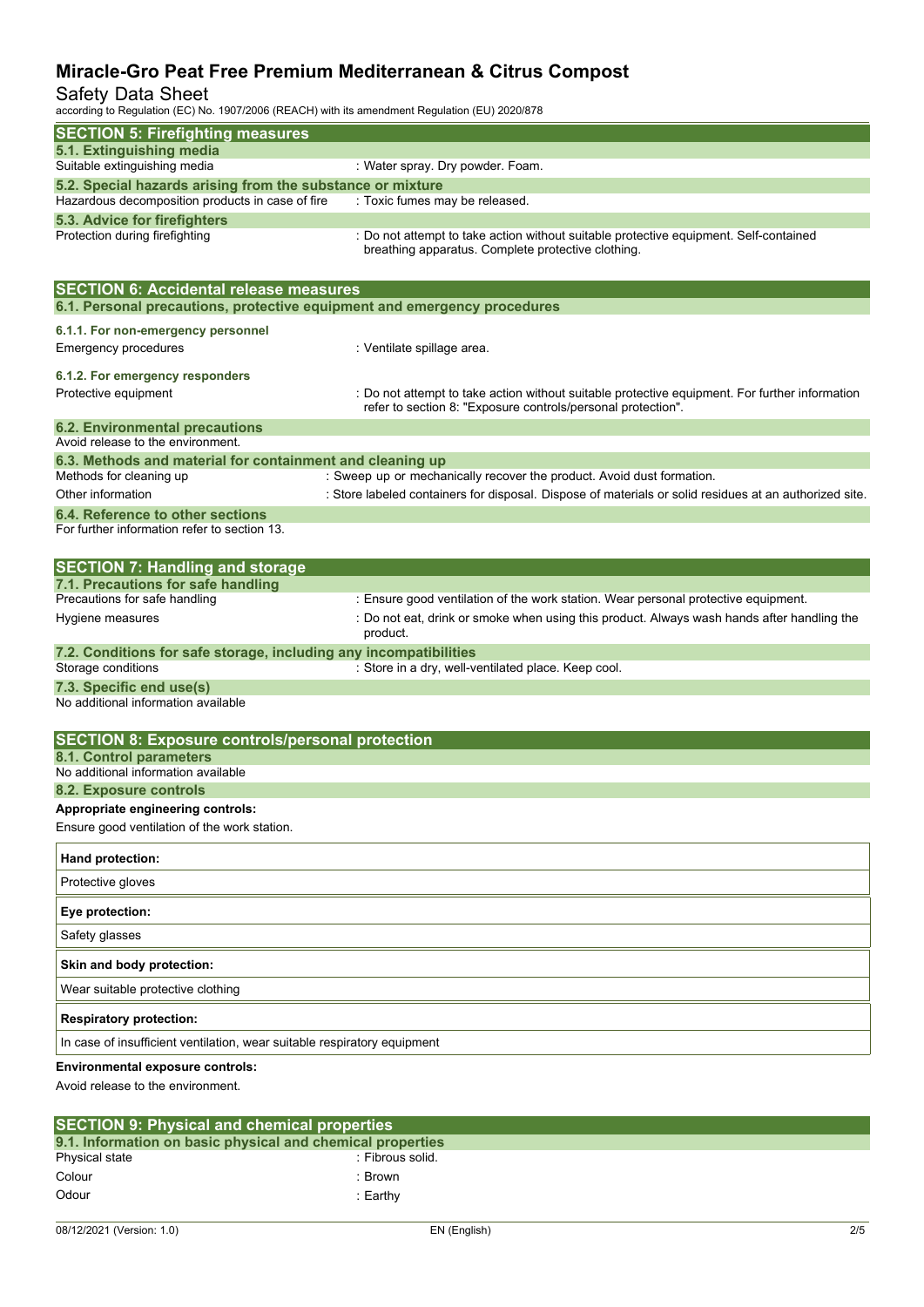### Safety Data Sheet

according to Regulation (EC) No. 1907/2006 (REACH) with its amendment Regulation (EU) 2020/878

| Odour threshold                            | : Not applicable            |
|--------------------------------------------|-----------------------------|
| pH                                         | :5.5                        |
| Relative evaporation rate (butylacetate=1) | : Not applicable            |
| Melting point                              | : Not applicable            |
| Freezing point                             | : Not applicable            |
| Boiling point                              | : Not applicable            |
| Flash point                                | : No data available         |
| Auto-ignition temperature                  | : No data available         |
| Decomposition temperature                  | : No data available         |
| Flammability (solid, gas)                  | : No data available         |
| Vapour pressure                            | : Not applicable            |
| Relative vapour density at 20 °C           | : Not applicable            |
| Relative density                           | : $0.541$ g/cm <sup>3</sup> |
| Solubility                                 | : Not applicable            |
| Log Pow                                    | : No data available         |
| Viscosity, kinematic                       | : Not applicable            |
| Viscosity, dynamic                         | : Not applicable            |
| Explosive properties                       | : No data available         |
| Oxidising properties                       | : No data available         |
| <b>Explosion limits</b>                    | : Not applicable            |
| 9.2. Other information                     |                             |

No additional information available

| <b>SECTION 10: Stability and reactivity</b> |  |  |  |
|---------------------------------------------|--|--|--|
|---------------------------------------------|--|--|--|

| <b>10.1. Reactivity</b> |  |
|-------------------------|--|
|-------------------------|--|

| <b>TV.I.INGUGUTILY</b>                                                             |
|------------------------------------------------------------------------------------|
| The product is non-reactive under normal conditions of use, storage and transport. |
| 10.2. Chemical stability                                                           |
| Stable under normal conditions.                                                    |
| 10.3. Possibility of hazardous reactions                                           |
| No dangerous reactions known under normal conditions of use.                       |
| 10.4. Conditions to avoid                                                          |
| None under recommended storage and handling conditions (see section 7).            |
| 10.5. Incompatible materials                                                       |
| No additional information available                                                |
| 10.6. Hazardous decomposition products                                             |

Under normal conditions of storage and use, hazardous decomposition products should not be produced.

| <b>SECTION 11: Toxicological information</b><br>11.1. Information on toxicological effects |                  |  |
|--------------------------------------------------------------------------------------------|------------------|--|
| Acute toxicity (oral)                                                                      | : Not classified |  |
| Acute toxicity (dermal)                                                                    | : Not classified |  |
| Acute toxicity (inhalation)                                                                | : Not classified |  |
| Skin corrosion/irritation                                                                  | : Not classified |  |
| Serious eye damage/irritation                                                              | : Not classified |  |
| Respiratory or skin sensitisation                                                          | : Not classified |  |
| Germ cell mutagenicity                                                                     | : Not classified |  |
| Carcinogenicity                                                                            | : Not classified |  |
| Reproductive toxicity                                                                      | : Not classified |  |
| STOT-single exposure                                                                       | : Not classified |  |
| STOT-repeated exposure                                                                     | : Not classified |  |
| Aspiration hazard                                                                          | : Not classified |  |

| SEUTION 12: ECOlOGICAL INTORMATION |                                                                                                                            |
|------------------------------------|----------------------------------------------------------------------------------------------------------------------------|
| <b>12.1. Toxicity</b>              |                                                                                                                            |
| Ecology - general                  | : The product is not considered harmful to aquatic organisms nor to cause long-term<br>adverse effects in the environment. |
| Acute aguatic toxicity             | : Not classified                                                                                                           |
| Chronic aquatic toxicity           | : Not classified                                                                                                           |
|                                    |                                                                                                                            |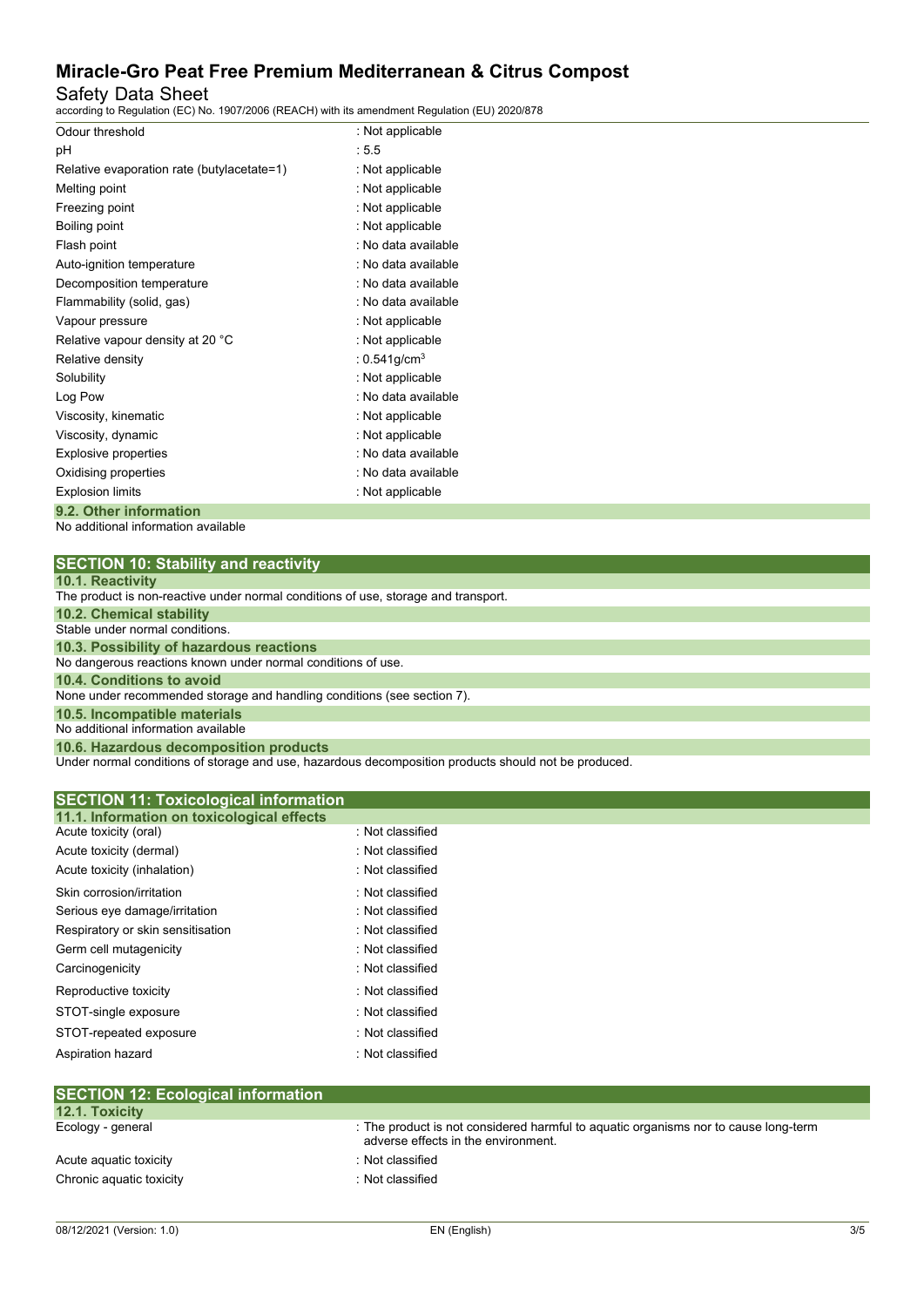### Safety Data Sheet

according to Regulation (EC) No. 1907/2006 (REACH) with its amendment Regulation (EU) 2020/878

| 12.2. Persistence and degradability      |
|------------------------------------------|
| No additional information available      |
| 12.3. Bioaccumulative potential          |
| No additional information available      |
| 12.4. Mobility in soil                   |
| No additional information available      |
| 12.5. Results of PBT and vPvB assessment |
| No additional information available      |
| 12.6. Other adverse effects              |
| No additional information available      |
|                                          |

### **SECTION 13: Disposal considerations**

**13.1. Waste treatment methods**

: Do not contaminate water with the product or its container.

Dispose of contents/container in accordance with licensed collector's sorting instructions. Packaging may be recycled, if local facilities permit.

| <b>SECTION 14: Transport information</b>         |                |                |                |  |  |  |
|--------------------------------------------------|----------------|----------------|----------------|--|--|--|
| In accordance with ADR / RID / IMDG / IATA / ADN |                |                |                |  |  |  |
| <b>IMDG</b>                                      | <b>IATA</b>    | <b>ADN</b>     | <b>RID</b>     |  |  |  |
|                                                  |                |                |                |  |  |  |
| Not applicable                                   | Not applicable | Not applicable | Not applicable |  |  |  |
| 14.2. UN proper shipping name                    |                |                |                |  |  |  |
| Not applicable                                   | Not applicable | Not applicable | Not applicable |  |  |  |
| 14.3. Transport hazard class(es)                 |                |                |                |  |  |  |
| Not applicable                                   | Not applicable | Not applicable | Not applicable |  |  |  |
| 14.4. Packing group                              |                |                |                |  |  |  |
| Not applicable                                   | Not applicable | Not applicable | Not applicable |  |  |  |
| <b>14.5. Environmental hazards</b>               |                |                |                |  |  |  |
| Not applicable                                   | Not applicable | Not applicable | Not applicable |  |  |  |
|                                                  |                |                |                |  |  |  |

No supplementary information available

#### **14.6. Special precautions for user**

**Overland transport:** Not applicable **Transport by sea:** Not applicable **Air transport:** Not applicable **Inland waterway transport:** Not applicable **Rail.transport:** Not applicable

#### **14.7. Transport in bulk according to Annex II of Marpol and the IBC Code** Not applicable

### **SECTION 15: Regulatory information**

**15.1. Safety, health and environmental regulations/legislation specific for the substance or mixture**

### **15.1.1. EU-Regulations**

Contains no REACH substances with Annex XVII restrictions

Contains no substance on the REACH candidate list

Contains no REACH Annex XIV substances

Contains no substance subject to Regulation (EU) No 649/2012 of the European Parliament and of the Council of 4 July 2012 concerning the export and import of hazardous chemicals.

Contains no substance subject to Regulation (EU) No 2019/1021 of the European Parliament and of the Council of 20 June 2019 on persistent organic pollutants

Contains no substance subject to Regulation (EU) 2019/1148 of the European Parliament and of the Council of 20 June 2019 on the marketing and use of explosives precursors.